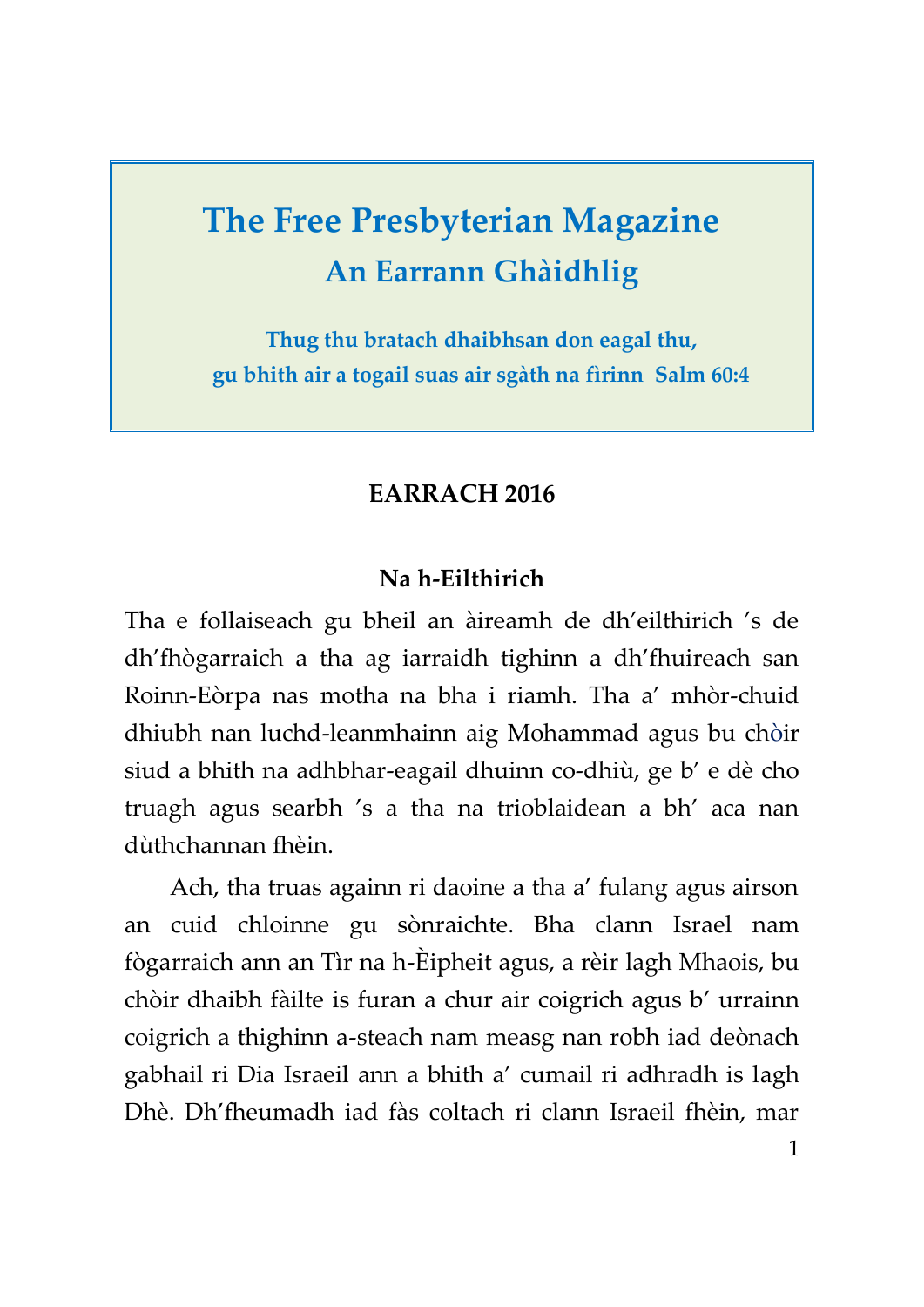gum biodh iad air an uchd-mhacachadh a-steach nam broinn. Leis a sin, bu chòir àite-fasgaidh a bhith ann am Breatainn do dhaoine a tha a' fulang geur-leanmhainn airson na còrach agus daoine a tha ag iarraidh a bhith a' gabhail ri creideamh na Crìosdalachd. Ach 's e sin an dearbh nì nach eil mòran den fheadhainn a tha ag iarraidh a dh'fhuireach an seo deònach a dhèanamh. Agus ma thig de luchd-aideachaidh saobhchreideamhan a-steach mar thuil, chan eil teagamh ann nach atharraich iad an dùthaich gu tur mu dheireadh thall. Cha mhòr nach robh an soisgeul anns a h-uile àite far a bheil an creideamh Mohamadanach làidir an-diugh. Agus, leis a sin, chan eil sinn ag iarraidh gum bi ar dùthaich-ne a' fàs cosmhail ris na h-àitean sin.

Chan urrainn dhuinn ach làmh a' Chruitheir fhaicinn sa ghnothach seo agus cha chreid sinn nach ann am breitheanas a tha E ag obair. Chuir sinn cùl Ris-san agus tha Esan gar fàgail leinn fhìn nas motha is nas motha. Is cinnteach, ma-ta, gu bheil luchd-riaghlaidh agus mòr-shluagh Bhreatainn 's na Roinn Eòrpa air an dalladh gu h-uabhasach. Chan eil còir aig daoine tighinn don rìoghachd seo mur eil iad deònach gabhail ri ar dòighean 's ri ar cleachdannan. Cha ghabh comann sam bith a bhith eadar an creideamh Mohamadanach agus an creideamh Crìosdail gu bràth; mar a thuirt Crìosd fhèin, "An tì nach eil leam, tha e am aghaidh; agus an tì nach cruinnich leam, sgapaidh e" (Mata 12:30).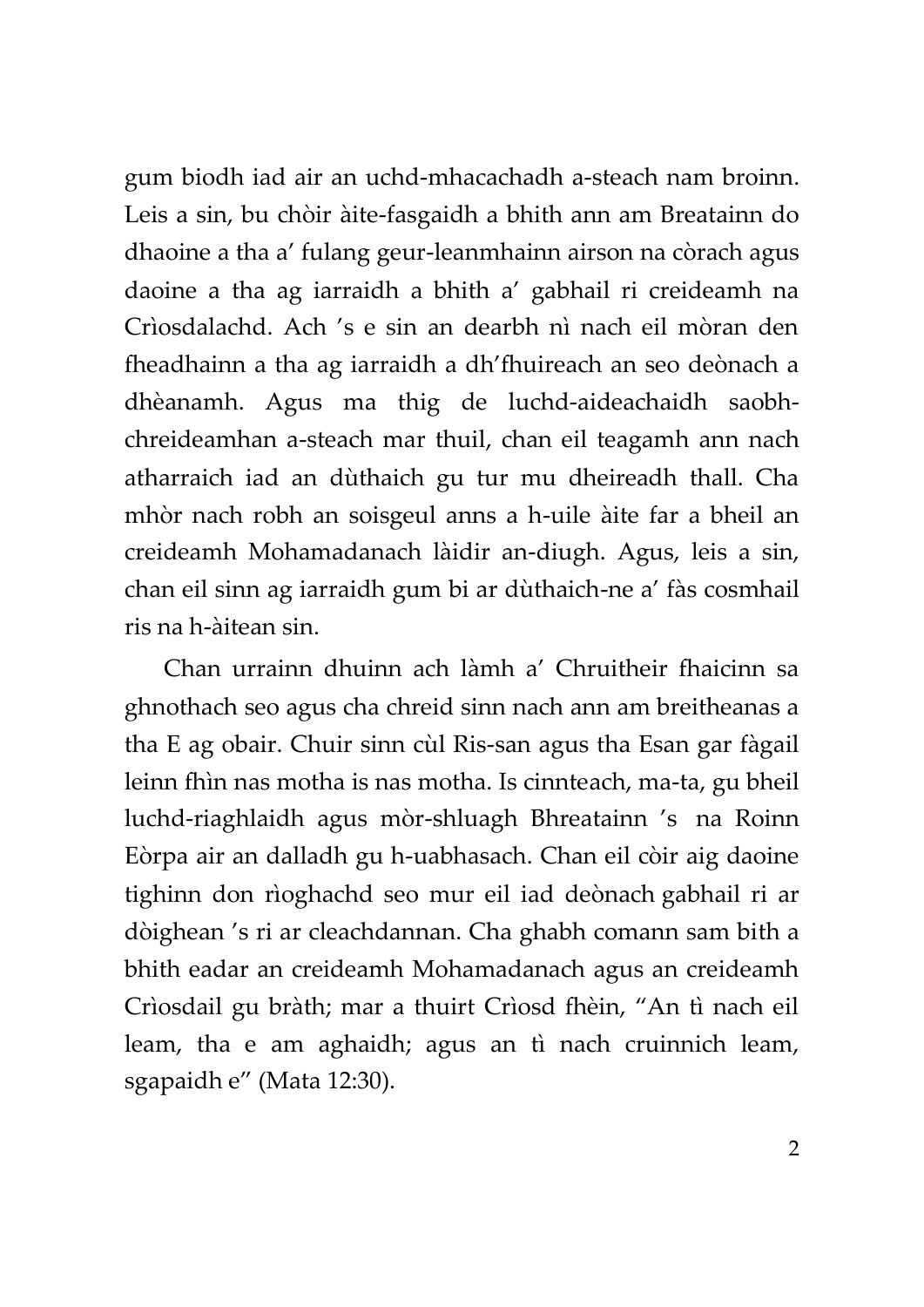Chan eil sinn ag ràdh nach bu chòir dhuinn cuideachadh is cobhair a thoirt don fheadhainn a tha a' fulang nithean eagalach ann an Siria agus àitean eile ach dh'fhaodamaid taic a thoirt dhaibh thall sna dùthchannan a tha mun cuairt orra siud. Agus bu chòir do na dùthchannan Arabach mòran dhiubh a thoirt a-steach. Ach nach eil e ag innse dhuinn sgeul annasach fhèin mur eil iad ag iarraidh fuireach ann an dùthchannan Mohamadanach? Is fhèarr leotha a bhith ann an àitean far a bheil saors' agus beairteas ri fhaotainn. Càit a bheil siud? Dìreach sna dùthchannan far am bu làidire a' Chrìosdalachd, agus an Eaglais Phròsdanach gu h-àraidh. Nach eil sin fhèin ag innse dhuinn cò e an t-aon chreideamh fìrinneach a th' ann?

#### **Glòir Chrann-Ceusaidh Chrìosd**

*Leis an Urr. Iain MacLabhrainn (1693-1754) Ach nar leigeadh Dia gun dèanainn-sa uaill ach ann an crann-ceusaidh ar Tighearna Ìosa Crìosd, tre a bheil an saoghal air a cheusadh dhòmhsa, agus mise don t-saoghal" (Galatianacha 6:14).*

Anns a' chomh-theagasg, tha an t-Abstol ag ìnnseadh do na Galatianaich ciod e anns an robh luchd-teagaisg brèige àraidh a' deanamh uaill, agus ciod anns an robh e fhèin a' deanamh uaill. Bha càch a' deanamh uaill ann an seann deasghnathaibh lagha nan Iudhach, nach robh ach nan sgàilean a-mhàin; bha esan a' deanamh uaill ann an crann-ceusaidh Chrìosd, brìgh nan sgàilean ud. B' aithne dha-san gun robh e 'cur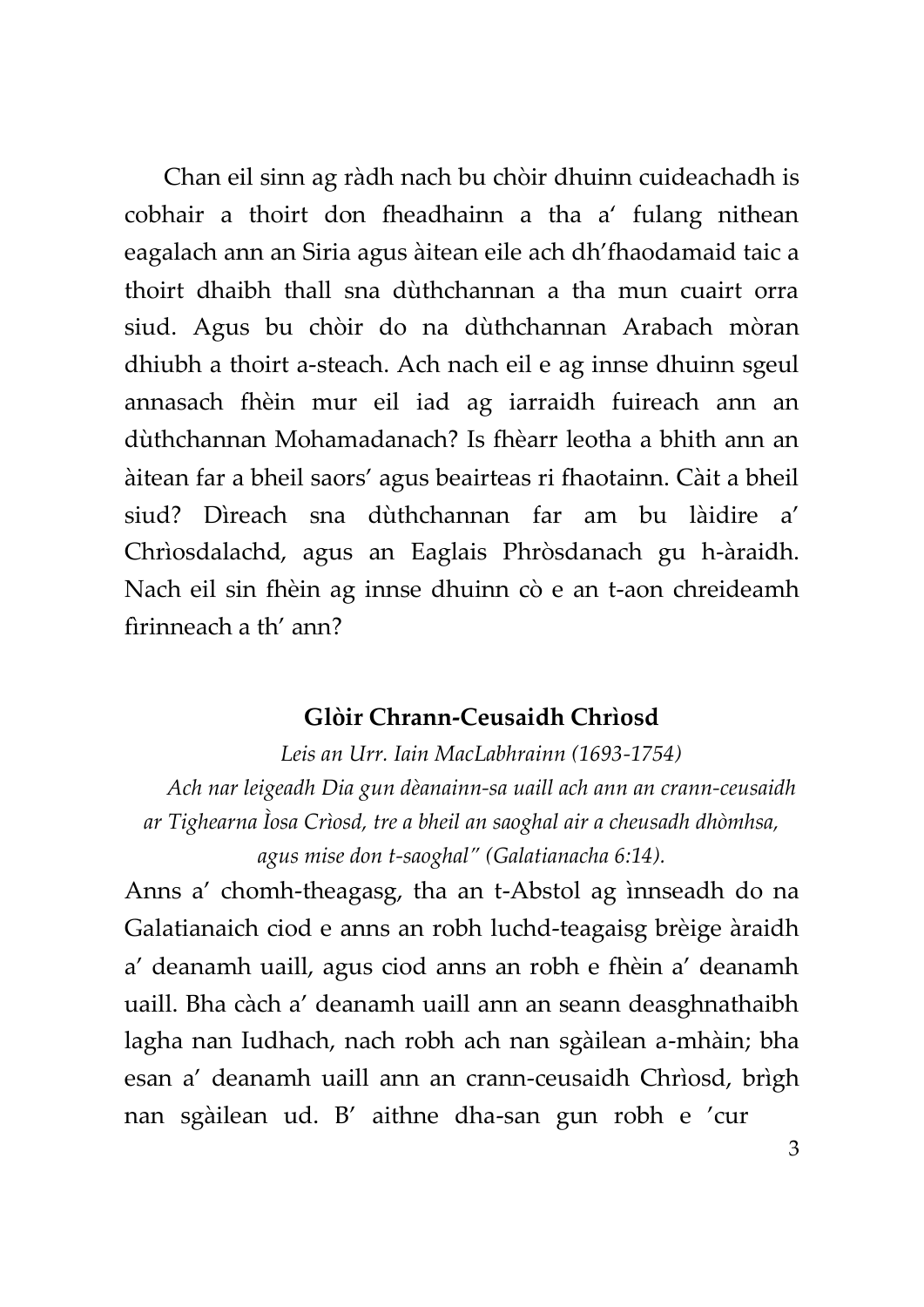masladh air Crìosd a bhith nis a' cur an urram air na sgàilean ud a bhuineadh dhaibh roimh laimh, air don chuspair air an robh iad nan sàmhladh a bhith nis air fhoillseachadh. Uimse sin, tha le mòr eud a' cur cùl riutha agus aig an àm cheudna, ri uaill anns a' chuspair bheannaichte ud a b'e crìoch nansgàilean a bhith samhlachadh: "Nar leigeadh Dia gun dèanainn-sa uaill ach ann an crann-ceusaidh ar Tighearna Ìosa Crìosd, tre a bheil an saoghal air a cheusadh dhòmhsa, agus mise don t-saoghal."

Anns a' cheann-teagaisg, tha an t-Abstol a' feuchainn dhuinn an t-àrd mheas a bh'aige air crann-ceusaidh Chrìosd, mar an nì sin às an robh e a' deanamh uaill – agus a' bhuaidh chumhachdach a bh' aige air 'inntinn, mar an nì sin leis an robh an saoghal air cheusadh dha-san, agus esan don t-saoghal

Anns na sgrìobtairean, tha crann-ceusaidh Chrìosd air uairibh a' ciallachadh fulangais a phobaill air a sgàth-san agus air uairibh eile fulangais Chrìosd air an son-san. Mar is e an seadh mu dheireadh seadh sònraichte agus ro nadarra nam briathran, tha aobhar a bhith co-dhunadh gur e sin an seadh a th'aig an Abstol 'san amharc. Is e seo seadh nam brithran anns an dara ran deug den chaibidil seo, a tha a' labhairt mu gheurleanmhainn aison crann-ceusaidh Chrìosd, sin ri ràdh, airson teagasg a' chroinn-cheusaidh. Os bàrr, tha e dearbhta nach iad ar fulangais fèin ach fulangais Chrìosd anns am bheil sin gu hàraidh ri uaill a dheanamh thar gach nì eile. Chan iad ar fulangais fhèin ach fulangais Chrìosd a bheir caitheamh-às ar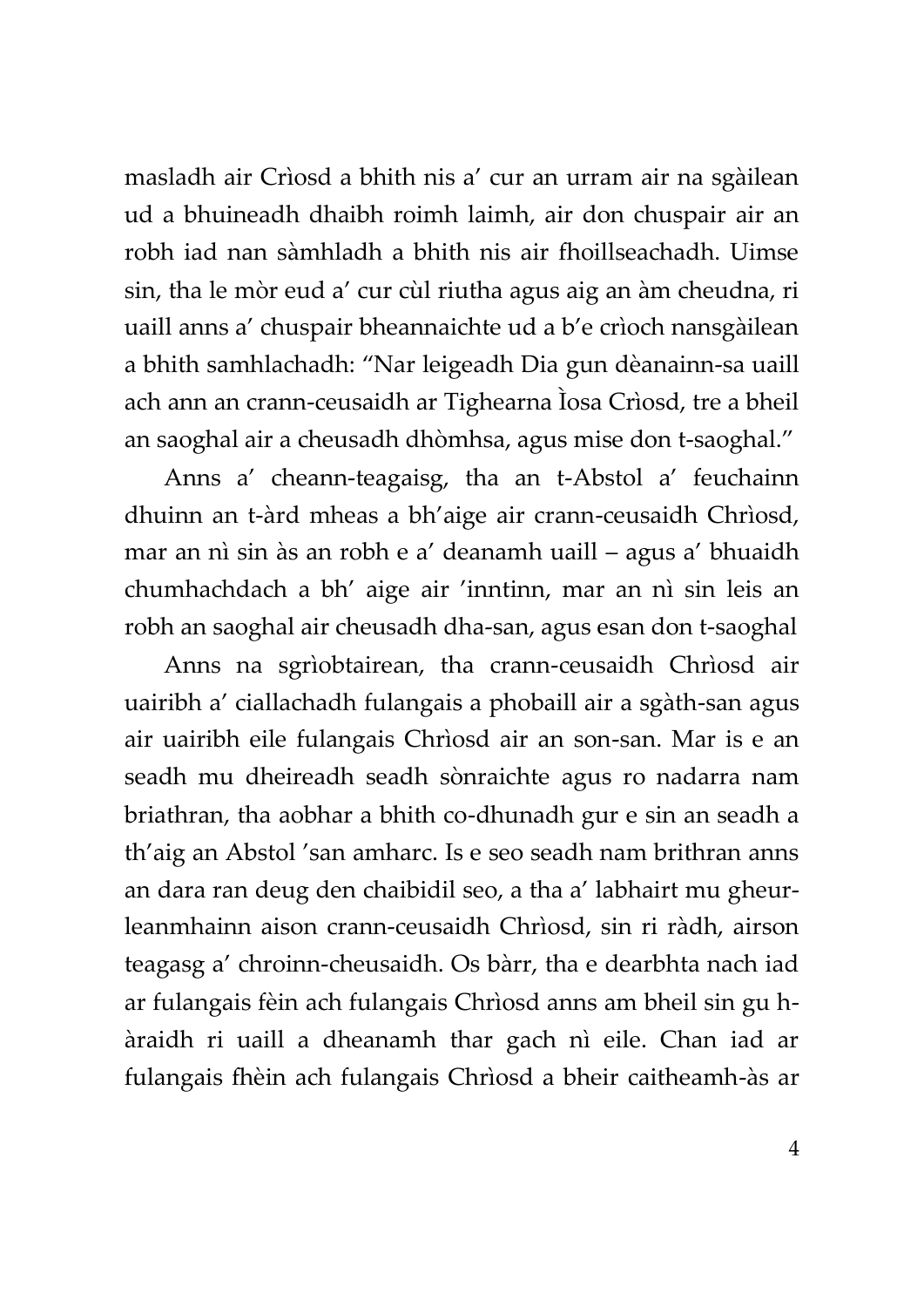truaillidheachd agus a cheusas an saoghal dhuinne agus sinn don t-saoghal.

Tha crann-ceusaidh Chrìosd anns an rann seo a' ciallachadh, chan e 'bhàs a-mhàin ach an t-iomlan dha irioslachadh, neo an t-iomlan de fhulangais a bheatha agus a bhàis a bhith air an làn-choimhlionadh ann am fulangais a chroinn-ceusaidh. Tha an t-Abstol an seo agus an àitibh eile ag ainmeachadh a chroinn-ceusaidh gu bhith cur an cùimhne modh a bhàis agus gu bhith neartachadh nar n-inntinnean na druighidhean a rinn fèin irioslachd a bhàis ud oirrn, neo bu choir dha dheanamh oirrn. Gum fuilingeadh ùghdar na saorsa, bàs tràill, gum fuilingeadh tobar gach urram doimhneach gach masladh, gum biodh am peanas a b' abhaist a bhith air a dheanamh air na peacaidh a bu dìmeasaiche, airson na droch-bheart a' antromaiche, air a leagadh airn an neach a b'urramaiche d'am bu chomas fulang – is e seo an cuspair anns an robh an t-Abstol a' deanamh uaill.

## **Litrichean Alasdair Gair**

*Litir air a sgrìobhadh le Alasdair (Sandaidh) Gair gu caraid. Air a lorg 's air a h-eadar-theangachadh gu Gàidhlig le dithis ann an Liùrbost.*

### A charaid choir,

Tha mi 'm barail gu bheil luchd mo ghaoil agus mo charaidean air fad air an cur fada bhuam, agus gu bheil luchd m' eòlais gu lèir ann an dorchadas, on a tha m' anam làn thrioblaidean,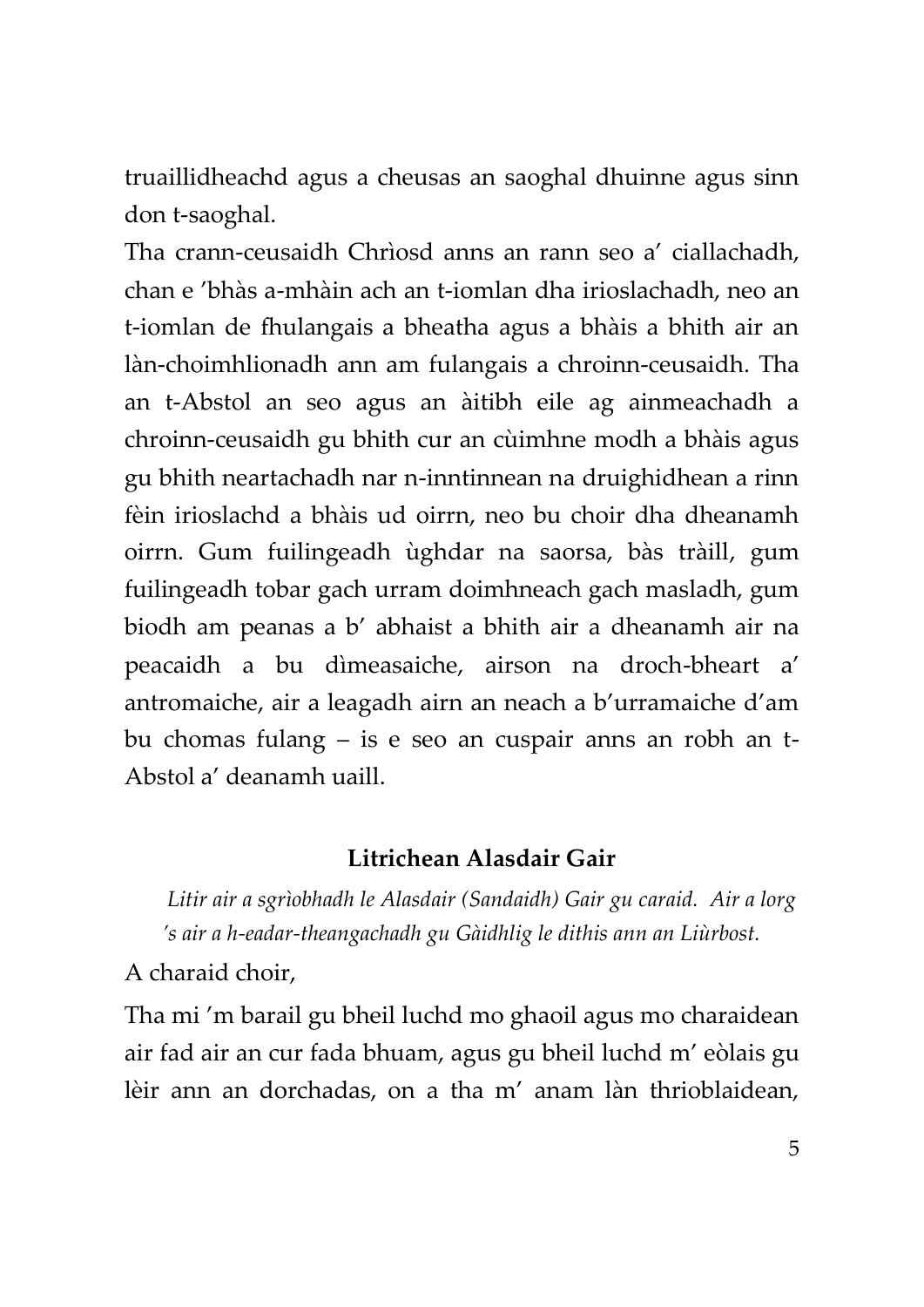agus mo bheatha a' tarraing dlùth don uaigh – saor am measg nam marbh, air an taobh a-muigh agus air an taobh a-staigh. Air an taobh a-muigh, am measg mhinistearan marbha, èildearan marbha, luchd-aideachaidh marbh, mheadhanan is òrdaighean marbha, bhràithrean is pheathraichean marbha, luchd-eòlais marbh agus nàimhdean beò. Air an taobh astaigh, am measg euchdan marbha, ùrnaighean marbha, miannan marbha, creideamh marbh; 's e sin ri ràdh, gaol, dòchas, eagal, maothalachd, co-fhaireachdainn, deòir, bròn, doilgheas, bàsmhorachd, meòrachadh, dearbhachd, cobhrodadh. Nis, a charaid, cho fad' 's a chì mise mar a tha mi an-dràsd', 's e an fhìrinn a tha 'n sin; co-dhiù, tha mi mothachail gum feum na deuchainnean sin a bhith na mo chuibhreinn a chum mo nàdar pròiseil agus mo phròis spioradail a chumail sìos.

Tha farmad mòr aig Sàtan ri ar suidheachadh – bidh e a' gabhail ris a h-uile cothrom a chum ar sìth a bhriseadh, ar cogaisean a leòn, ar sochairean a lùghdachadh, ar gràsan a mhilleadh, ar fianaisean agus ar dearbhachdan a chur an lughad. Mura h-urrainn don t-Sàtan a' chlach-bhuinn a thogail, nì e uile dhìcheall a chum a' chlach-bharra a leagail; tha a chuid fhèin de bhuairidhean-òir anns a h-uile h-àite; na th' aige a tha searbh, tha e ga dhèanamh milis, mar a rinn e an toiseach ann an Eden. Sguiream a-nis le òrdugh mu dheireadh ar Slànaigheir – Thoiribh an aire agus dèanaibh ùrnaigh, dèanaibh ùrnaigh agus thoiribh an aire. 'S e lathaichean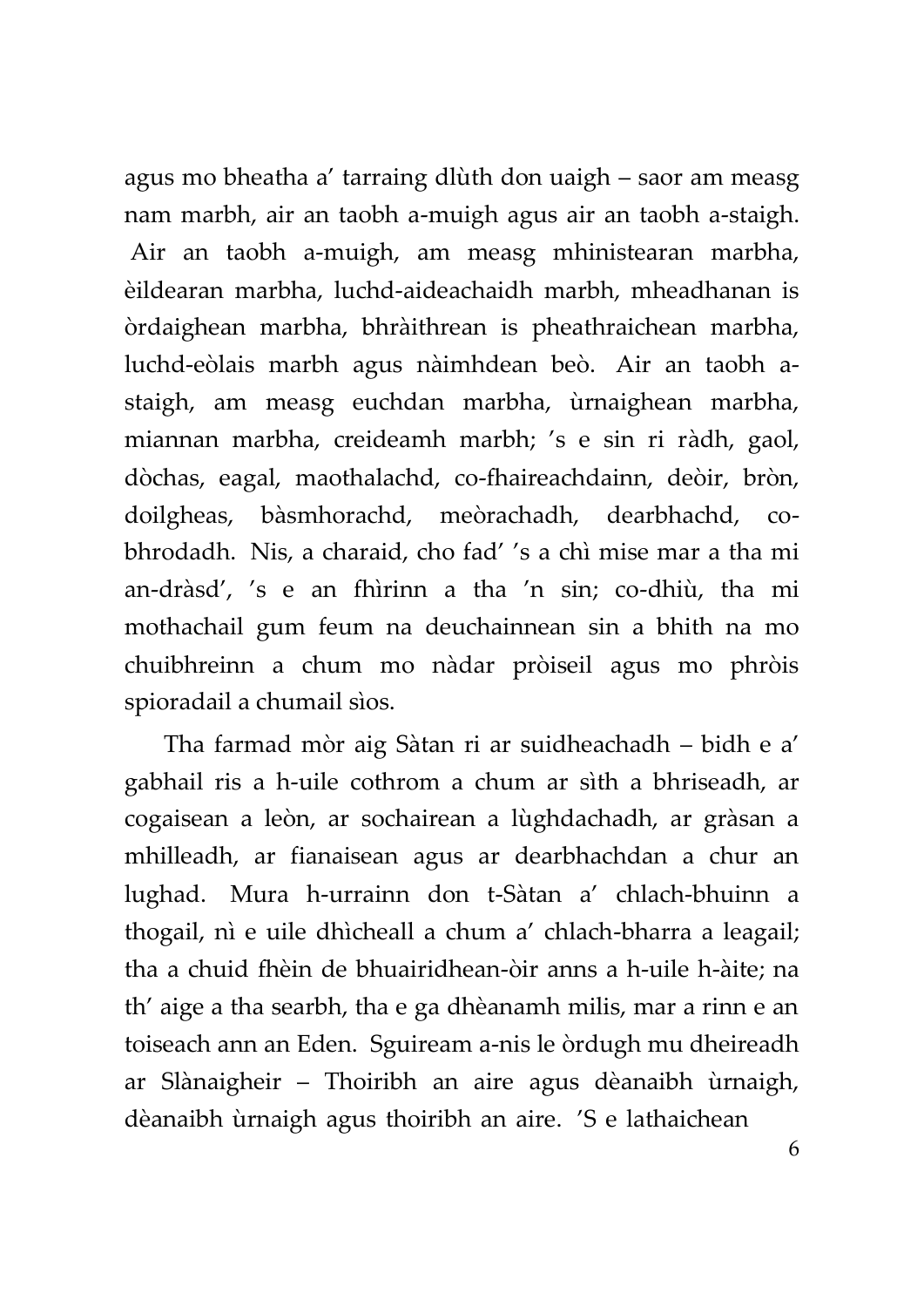cunnartach a tha 'n seo. Tha roinnean Reubein air a chuid bhinneanan. Tha deasbadan agus argamaidean gu math teann nar latha-ne air sgàth luchd-teagaisg meallta agus luchdleanmhainn mì-naomha; thatar a' glaodhach a-mach, agus chan ann gun adhbhar, an aghaidh luchd-teagaisg feòlmhor; ach, nach gann a bhios na deòir againn airson sealladh de Chrìosd! Nach ann ainneamh a bhios na h-ùrnaighean againn, ùrnaighean mu dheidhinn a bhith ann an staid neo-iompaichte agus gun a bhith air ar suidheachadh anns an fhìonan fhìor mar gheugan torrach!

Alasdair Gair

Goillspidh,

29 Gearran 1820

A nis nuair a chì sinn Esan, a bhàsaich air ar son, chum bum biomaid beò gu sìorraidh, Esan air an d' thug a ghràdh gun choimeas snàmh tre fhairge ruaidh feirge Dhè, a dheanamh slighe na meadhan dhuinne, troimh'n rachamaid tearainte gu tìr Chanaain; an sin chì sinn ciod an neach glòrmhor a bh' annsan a dh'fhuiling seo uile air ar son-ne! Ciod an aoidheachd a bh'aige san taigh àrd! … Nuair a bhios na naoimh air an taisbeanadh an làthair Chrìosd mar òigh gheamnaidh agus nuair a gheibh iad mar luchd-buaidh am pailme nan làmhaibh, cia aoibhneachd a chuairticheas iad an altair gu saoghal nan saoghal, agus a sheinneas iad an hosanna, neo an aleluiah, mu thimcheall, a' lùbadh am pailme rithe, ag aideachadh gu bheil iad fo fhiachaibh airson gach nì don Uan a chaidh a mharbhadh agus a shaor iad le 'fhuil! *Tòmas Boston*